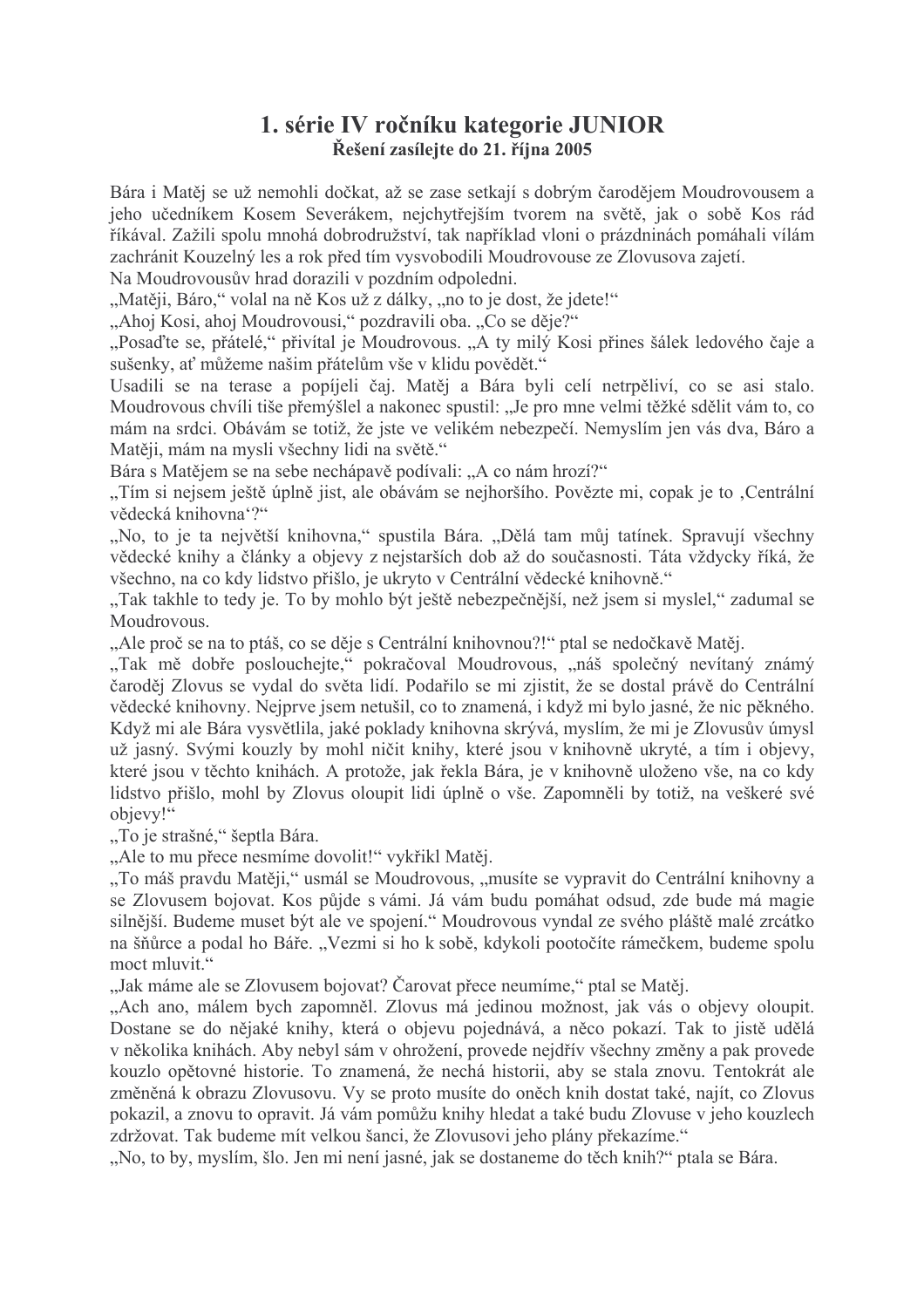"Já bych na to vážně zapomněl," kroutil Moudrovous hlavou, "musím vám přichystat dějový prášek." Moudrovous vstal a hbitě odešel do své laboratoře. Kos se rozlétl za ním.

"Co je to ten dějový prášek?" nechápal Matěj.

"To je jednoduché," vysvětloval Kos zatímco Moudrovousovi pomáhal s výrobou. "kdvž posypeme tímto práškem nějaký napsaný příběh, prášek nás vtáhne do děje. Když pak prášek hodíme za hlavu, vyskočíme z děje zase ven."

"Tak tady to máte," podával Moudrovous Matějovi váček s práškem. "Mělo by toho být dost, stačí vždycky jen maloučko. Tak hodně štěstí, kamarádi."

"Tobě taky, Moudrovousi," rozloučili se Bára a Matěj. Kos se k nim přidal. Vydali se na cestu zpět do světa lidí.

"Myslím, že máme docela štěstí, že mají v Centrální knihovně také prázdniny. Nikdo by nám totiž neuvěřil, že jsme úplně nezešíleli," přemítala Bára.

"Ale jak se tam dostanem, když mají prázdniny," polekal se Kos.

"No to je jednoduché, říkala jsem přece, že tam můj taťka pracuje. Prostě si nenápadně půjčíme jeho identifikační kartu a je to."

Vše udělali, jak se domluvili. Každý si doma sbalil pár věcí a ještě tentýž večer se sešli před Centrální knihovnou. Bára dodržela slovo, měla tatínkovu identifikační kartu. Snad si toho tatinek nevšimne. Potichounku si otevřeli dveře. Vyšlo to. Šli ztichlou vstupní halou. To ticho bylo tíživé. Blížili se ke schodišti. "Pozor, počkejte!" ozvalo se ze zrcátka na Bářině krku.

"Jejda," lekla se Bára. "Co se děje?"

"Mohlo nás to napadnout. Zlovus počítal s tím, že se někdo pokusí jeho plány zmařit a schodiště zamkl. Nesmíte na něj vstoupit, dokud jej neodemknete. Klíč je pro vás ale jistě jednoduchý." Vysvětloval Moudrovous ze zrcátka.

## $J<sub>-IV-1-1</sub>$

Rozestavte 24 bust slavných filosofů, které zdobí vstupní halu, do šesti řad tak, aby v každé bylo pět bust.

Na první pohled se zdál úkol úplně nesmyslný, ale Bára, Matěj i Kos měli s takovými zapeklitostmi své zkušenosti. Hravě si s problémem poradili a schodiště odemkli.

"V prvním patře jsou uloženi řečtí klasikové," vysvětlovala Bára.

"Já vím, od Pythagora až po Aristotela, tady bychom asi měli začít," pokyvoval Matěj.

"Tak do toho, otevřete první knihu a posypte ji dějovým práškem," nemohl se Kos dočkat. A tak se pustili do prvního dobrodružství. Moudrovous jim potvrdil, že Zlosvus byl v knize o řeckých filosofech. A protože každý řecký filosof byl také matematikem, mohl Zlovus napáchat nesmírné škody.

Otevřeli knihu a Matěj ji opatrně posypal jemným dějovým pískem. Zničehonic se ocitli ve slunném Řecku. Stáli před bělostnou bránou ve tvaru pravidelného pětiúhelníku.

"Musíte se dostat až k Pythagorovi," ozval se Moudrovous ze zrcátka. "Pythagoras se se svými žáky zabýval důležitými vlastnostmi poměřování úseček a tím se vydal na cestu k objevu iracionálních čísel. Zlovus ale odvedl jeho pozornost k magii čísel, což je sice zajímavé, ale pro další vývoj nebezpečné!"

"Dobře, jdeme na to!" vkročil Matěj do pětiúhelníkové brány. Bára a Kos hned za ním.

"Stůjte, neznalí!" vstoupil jim do cesty statný Řek. "Do Školy nemáte přístup!"

"Přejeme dobrý den," nenechala se Bára zastrašit, "jsme poutníci z daleka. Přišli jsme velkému Pythagorovi vzdát hold a vést s ním filosofické polemiky." Kos s Matějem na sebe uznale mrkli. Kam na to ta Bára chodí?

"Dobrá," pokračoval Řek, "aby vám bylo dovoleno vstoupit do paláce, musíte prokázat, že iste toho hodni."

"Jak to máme ale prokázat?" ptal se Kos.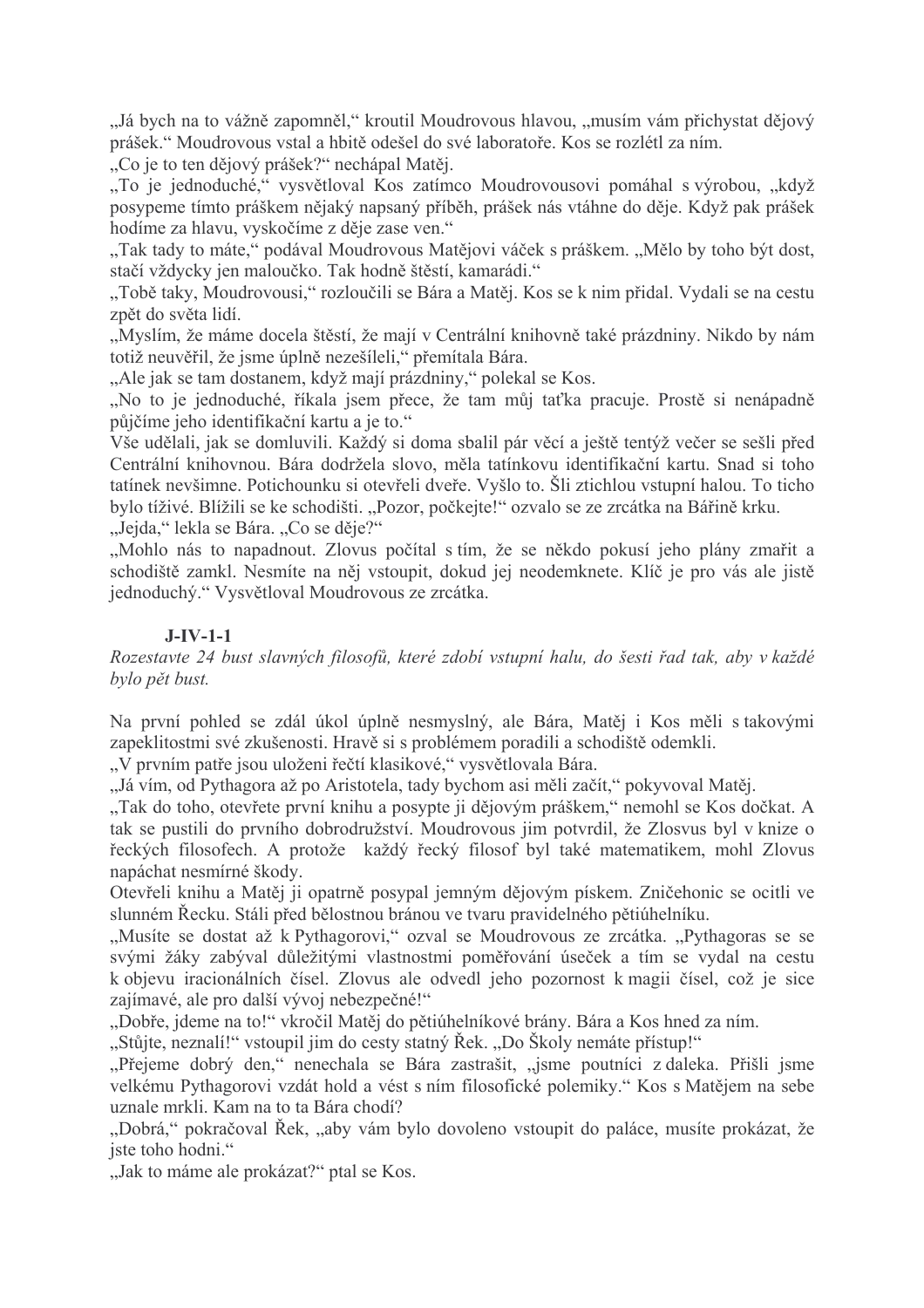"Musíte vyřešit vstupní úlohu, pozorně poslouchejte:"

## $J<sub>-</sub>IV<sub>-</sub>1-2$

Několik učenců přišlo vzdát hold bohyni Athéně. Trianglos přišel dlouho před Kubikem. Logius přišel před Astrosem a Trianglos až za Kvadrikem. Harmonius přišel ještě před tím, který přišel před Oktaniem. Pentilius přišel po Harmoniovi a Oktanius před Kubikem. Kvadrikus přišel po tom, který přišel po Logiovi. V jakém pořadí přišli učenci k bohyni?

"No, kdo se má v těch jménech vyznat?" hudroval Kos.

"Pojďte, všechno si to sepíšem a to by bylo, abychom na to nepřišli." vyndávala Bára papír a tužku

"Báro, opatrně, v Řecku ještě papír neznají, ať nenapácháme víc škody než užitku," napadlo Matěje.

Dávali pozor, aby je nikdo neviděl, a postupně se prokousávali všemi jmény a informacemi. Bylo to dost zamotané, ale s trochou trpělivosti kamarádi rozluštili, v jakém pořadí učenci přišli. Přednesli svůj závěr Řekovi u brány a ten je vpustil do paláce. Byli na dosah Pythagorovi.

"K Pythagorovi nyní vstoupit nemůžete," zastavila je mladá žena, "je pohroužen v myšlenkách, řeší zapeklitý problém."

"Vyřiďte mu, prosím, že bychom mu rádi s jeho problémem pomohli," zkusil to Matěj.<br>Žena vešla do Pythagorovi komnaty. Chvíli bylo ticho, pak slyšeli, jak spolu mluví. Pythagoras i trochu křičel. Žena opět vyšla. "Můžete jít dále, bylo ale troufalé holedbat se, že můžete velkému Pythagorovi pomoci. Obvykle přicházejí lidé s pokorou, aby Pythagoras pomohl jim." Uvedla je do místnosti.

Bylo tu několik pohovek s mnoha polštáři, stolek s ovocem a stolek s mnohým geometrickým náčiním. Tam Pythagoras řešil svůj problém. Všichni tři se hluboce poklonili.

"Jakým zajímavým problémem právě zabýváte svou výjimečnou mysl?" zeptal se směle Kos. Pythagoras kupodivu křičet nezačal, naopak začal kamarádům vysvětlovat zadání problému.

"Zabývám se problémem magických čtverců. Vyřešil jsem mnoho těch číselných, ale nyní zde mám jeden s obrazci a nevím si s ním rady. No podívejte se.":

#### $J<sub>-</sub>IV-1-3$

Ve čtverci na obrázku jsou 4 skupiny obrazců, které jsou odlišně vybarveny. Uspořádejte těchto 16 obrazců tak, aby se ani v jednom řádku, sloupci ani diagonále neopakoval tentýž tvar a ani totéž vybarvení.

Kamarádi se jen usmáli. To by přece nemělo být tak těžké. Pythagoras se ale nespokojí jen s nějakým řešením. Museli problém vyřešit úplně, aby Pythagora přivedli zpět na problémy související



s iracionálními čísly. Museli mu předvést takové řešení, které bude vystihovat všechna možná řešení a bude dávat návod na všechny podobné problémy. Všichni se pustili do řešení. Nakonec se Bára ujala slova a podrobně Pythagorovi vysvětlila jejich postup.

"Přátelé, děkuji Diovi, že vás ke mně přivedl," usmíval se Pythagoras. "Velice jste mi ulevili, počkejte tu, dojdu pro nějaké občerstvení. Popovídáme si." S těmi slovy odešel z komnaty.

"Co ted?" přemýšlela Bára. "Pythagorovi jsme pomohli, ale jak ho přesvědčit, aby se zase věnoval poměřování úseček?"

"Myslím, že by to chtělo nějaký takový problém, který by ho k tomu přivedl," navrhl Matěj.

"Podívejte, tady jsou jeho staré spisy, kde takové problémy řešil. Musíme je nějak šikovně připomenout," poletoval Kos nad hromadou zaprášených svitků.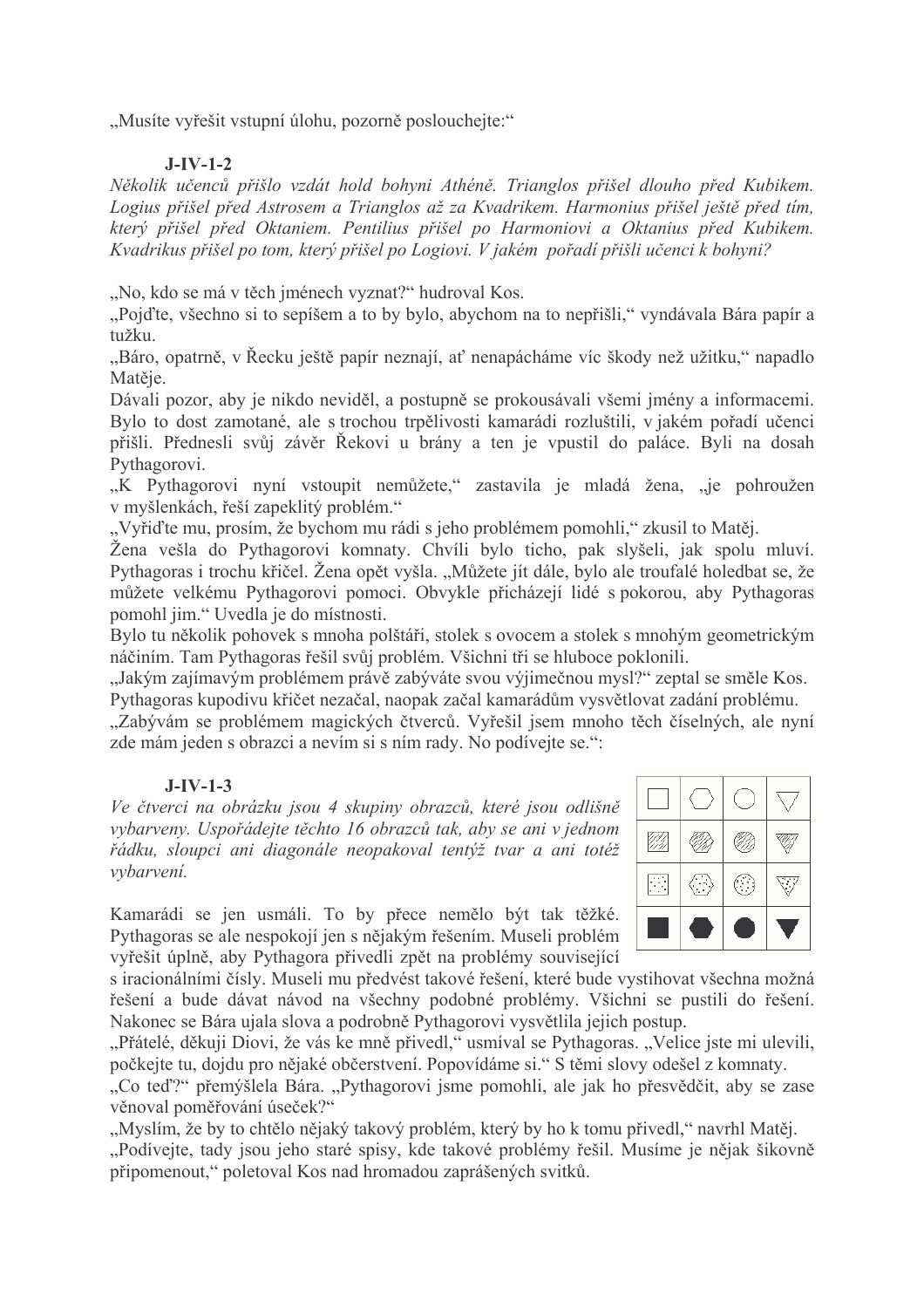"Tak jsem tady," vrátil se Pythagoras a s ním přicházelo několik žen, které přinášely různé pochoutky a nápoje. Všichni se dali do hodování a povídali si o různých věcech. Pythagoras se vyptával svých hostů, odkud jsou a jaké mají školy. Museli být ve svých odpovědích velmi opatrní, aby neprozradili, že jsou z budoucnosti. Dojedli a popíjeli šťávu z hroznového vína a Kos si řekl, že je ta pravá chvíle. Vzlétl a jakoby nešťastnou náhodou zavadil křídlem o hromadu svitků. z ní se vykutálel jeden s několika čarami a náčrtky.

"Copak to je?" zajímala se Bára.

"To vypadá jako nějaký velmi zajímavý problém," přidal se Matěj.

"Ale, to je jeden z mých starších svitků," odpověděl Pythagoras a prohlížel si své zápisky.

"A vyřešil jste ten problém?" ptal se Kos.

"Víte, že ani ne, ani nevím, co tehdy odvedlo mou pozornost," přiznal Pythagoras.

Kamarádi to ale věděli moc dobře. "Docela ráda bych se na to podívala," nepřestávala Bára, "takovéhle problémy bývají vždycky pěkně zapeklité."

"Tak tedy dobrá," souhlasil Pythagoras. Jeho problém zněl:

## $J<sub>-</sub>IV<sub>-</sub>1-4$

V jakém poměru dělí v rovnoběžníku ABCD úhlopříčku AC spojnice středu strany AB s vrcholem D? Svůj názor patřičně dokažte.

Teda, teď to kamarádi nesmějí vzdát. Musí Pythagorovi pomoci a tak ho zase přivést na bádání kolem poměrů délek.

"Vím jen, že tam šlo o nějaké trojúhelníky," vzpomínal Pythagoras. Všichni čtyři se pustili do řešení. Uvědomili si mnoho vlastností rovnoběžníku a nakonec vše úspěšně vyřešili.

"Tak to vidíte, málem bych zapomněl, že tu mám nedodělanou studii o poměru délek," vzpomínal si Pythagoras. Zdá se, že kamarádi svůj úkol splnili. "Nechcete tu se mnou zůstat pomoci mi?"

"Moc rádi bychom zůstali, ale musíme pokračovat v naší cestě," omluvila všechny Bára.

"Je nám to líto, ale je to tak," přitakal Matěj, "ale ještě než půjdeme, myslím, že by bylo zajímavé zjistit poměr délky strany čtverce a délky jeho úhlopříčky."

"To je zajímavé, příteli, že to říkáš, tento problém mě trápí už nějakou dobu. Hned se do toho dám," rozloučil se Pythagoras a znovu se pohroužil do svých myšlenek.

Kos poklepal Matějovi na rameno. Zvládli to na jedničku. Zašli do malého salónku, kde nikdo nebyl. Matěj si nabral trochu dějového písku. Přitiskli se k sobě a Matěj hodil písek za záda. V tom okamžiku stáli opět v Centrální knihovně. Měli takovou radost, že to s Pythagorem vyšlo, že si ani nevšimli, že několik dílů v podlaze prostě chybí. Bára i Matěj propadli do nějaké tmavé a špinavé šachty. Bylo tam místa akorát tak pro dva lidi, takže se nemohli ani hnout. Ještě, že tu byl Kos.

"U všech moudrých čarodějů, co já s vámi budu dělat! Matěji, Báro, co je vám?"

"Vůbec nic, jen se odtud nemůžeme dostat," vysvětloval Matěj.

"Báro, otoč rámečkem na zrcátku a zeptej se Moudrovouse, jak z téhle šlamastiky."

"To bych ráda, ale nemůžeme se vůbec pohnout," vrtěla se Bára, "ani nevím, kde zrcátko je, muselo mi při tom pádu sklouznout."

"Aha, už ho vidím, zachytilo se ten trám, udělám to sám." Kos doletěl pro zrcátko a poklepal na rámeček. Ihned se objevil Moudrovous.

"U Pythagora jste si vedli moc dobře, musím vás pochválit. Ale co se vám to stalo?"

"Matěj a Bára spadli pod podlahu, někdo tady nastražil past. Já teď vůbec nevím, jak je odtamtud dostat," ptal se Kos.

"Nech mě přemýšlet. Už to mám. Zlovus se opět činil, ale vy ho jistě přemůžete. Vidíš tam u police dvoje rovnoramenné váhy, mističku s kuličkami a hodinový stroj?"

"Ano, je to tu," přitakal Kos.